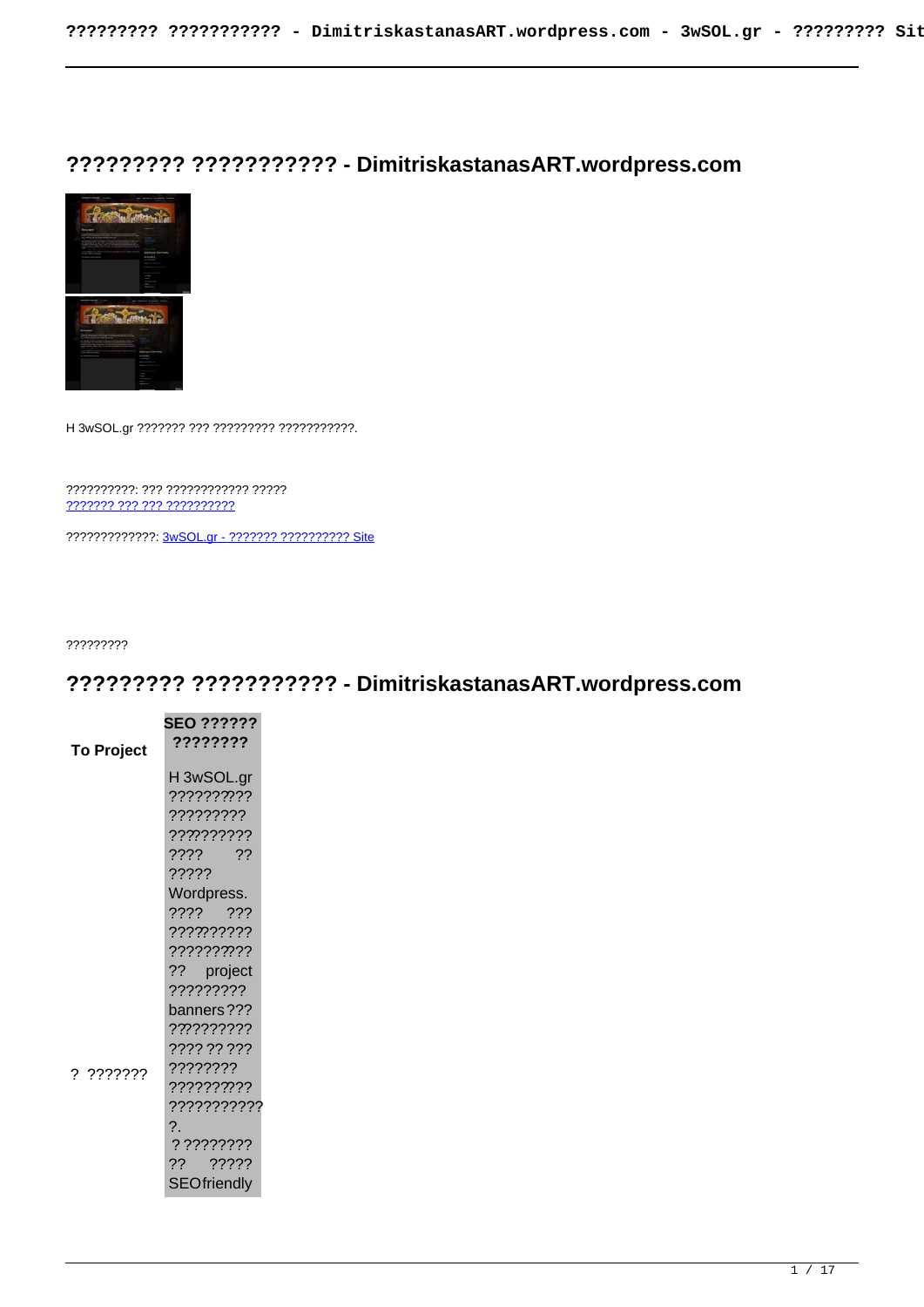| 3wSOL.gr  | ???<br>???<br>????????<br>??????????<br>????<br>??????????<br>?????????<br>???? ??? ??<br>?????????<br>??? Google<br>????? ???<br>????????<br>?????<br>??????????<br>$?$ ??<br>???????? |  |
|-----------|-----------------------------------------------------------------------------------------------------------------------------------------------------------------------------------------|--|
| ???????   | ??? ????.<br>??????????<br>???? ??????<br>?????:                                                                                                                                        |  |
| ???       | SITE<br>WORD<br>PRESS<br><u>?????????</u><br>??? ??<br>VIEW<br>SITE                                                                                                                     |  |
| ????????? |                                                                                                                                                                                         |  |
|           |                                                                                                                                                                                         |  |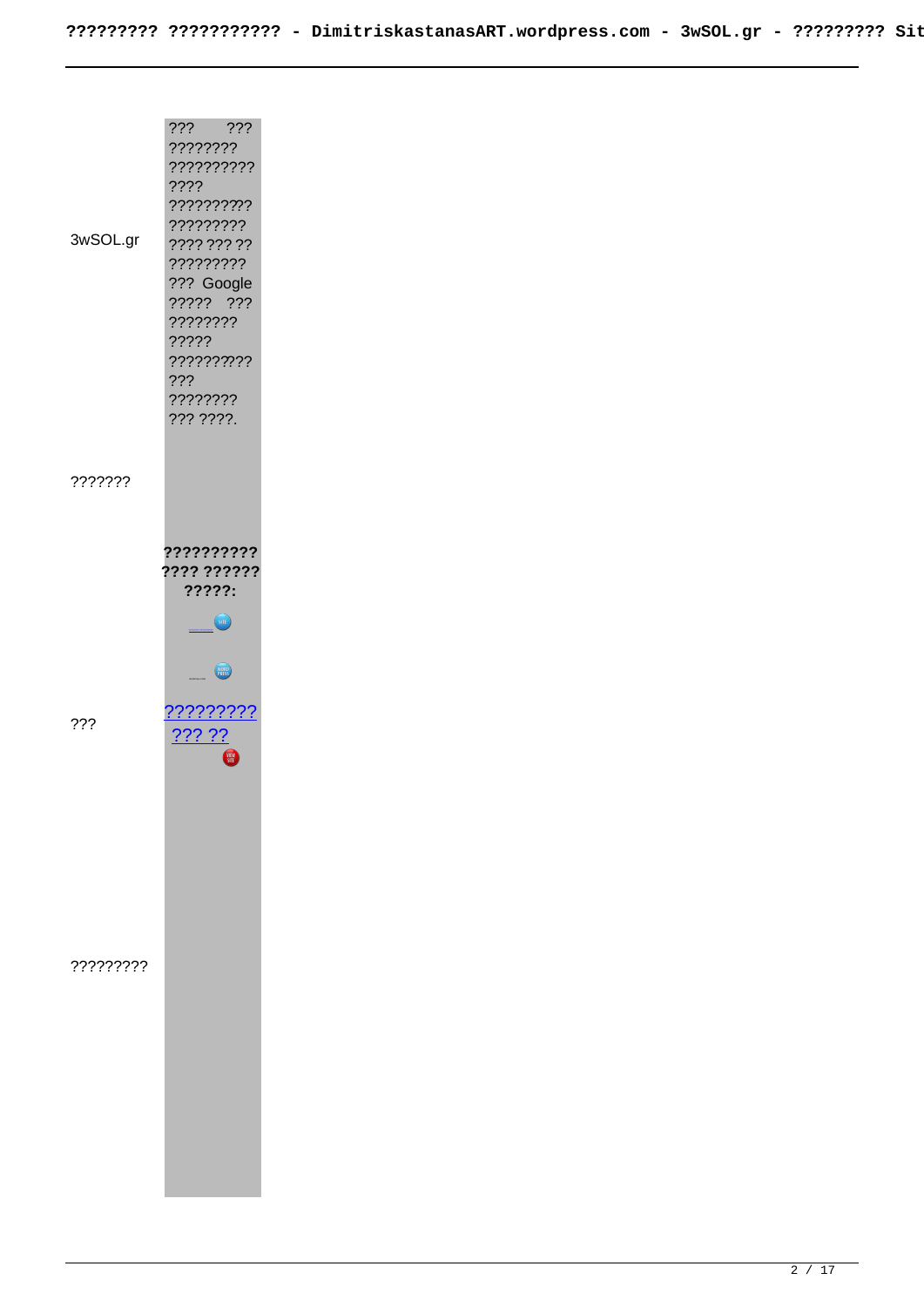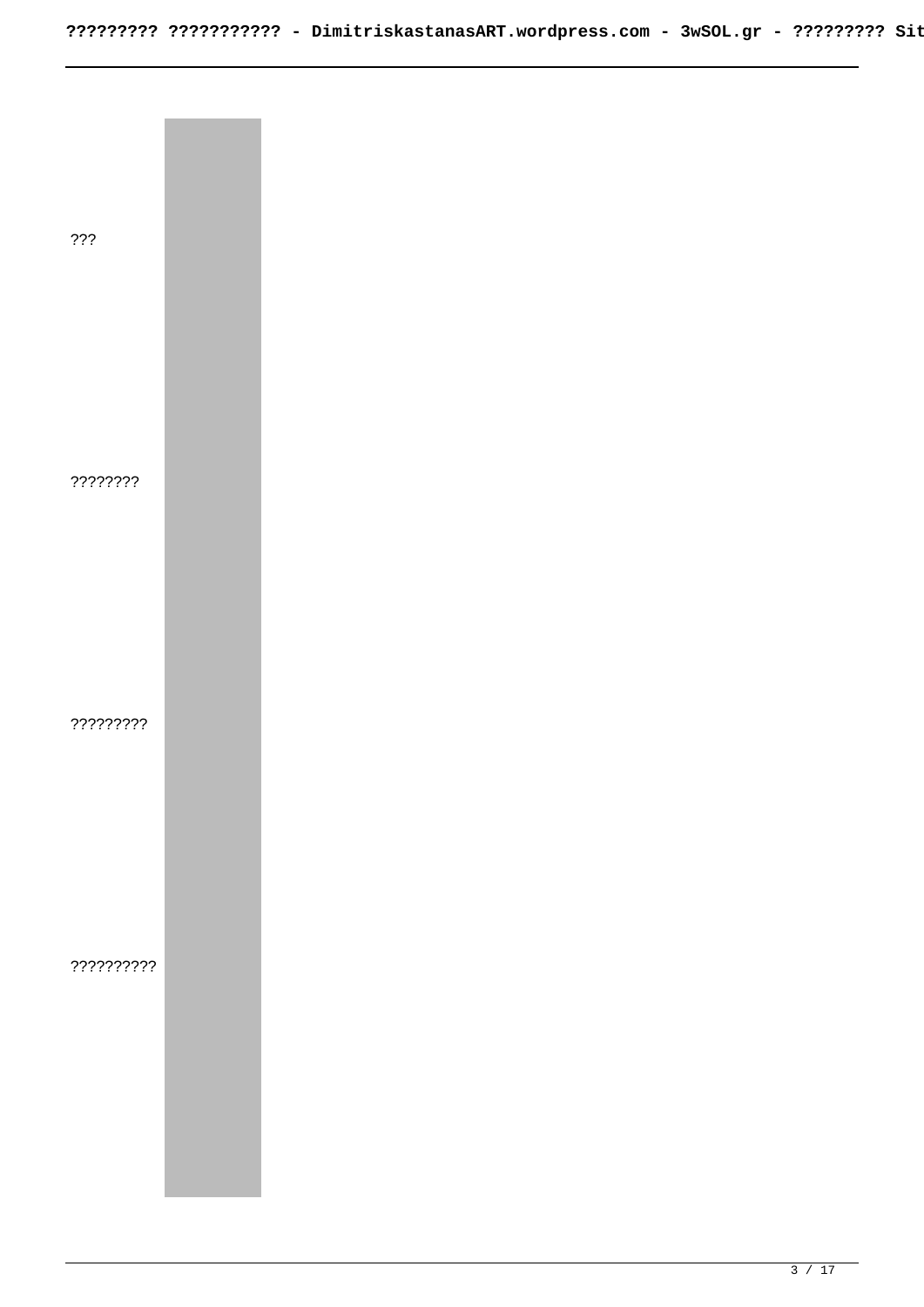| ?????????? |  |  |  |  |
|------------|--|--|--|--|
| ?????????  |  |  |  |  |
| ?????      |  |  |  |  |
| ???????    |  |  |  |  |
|            |  |  |  |  |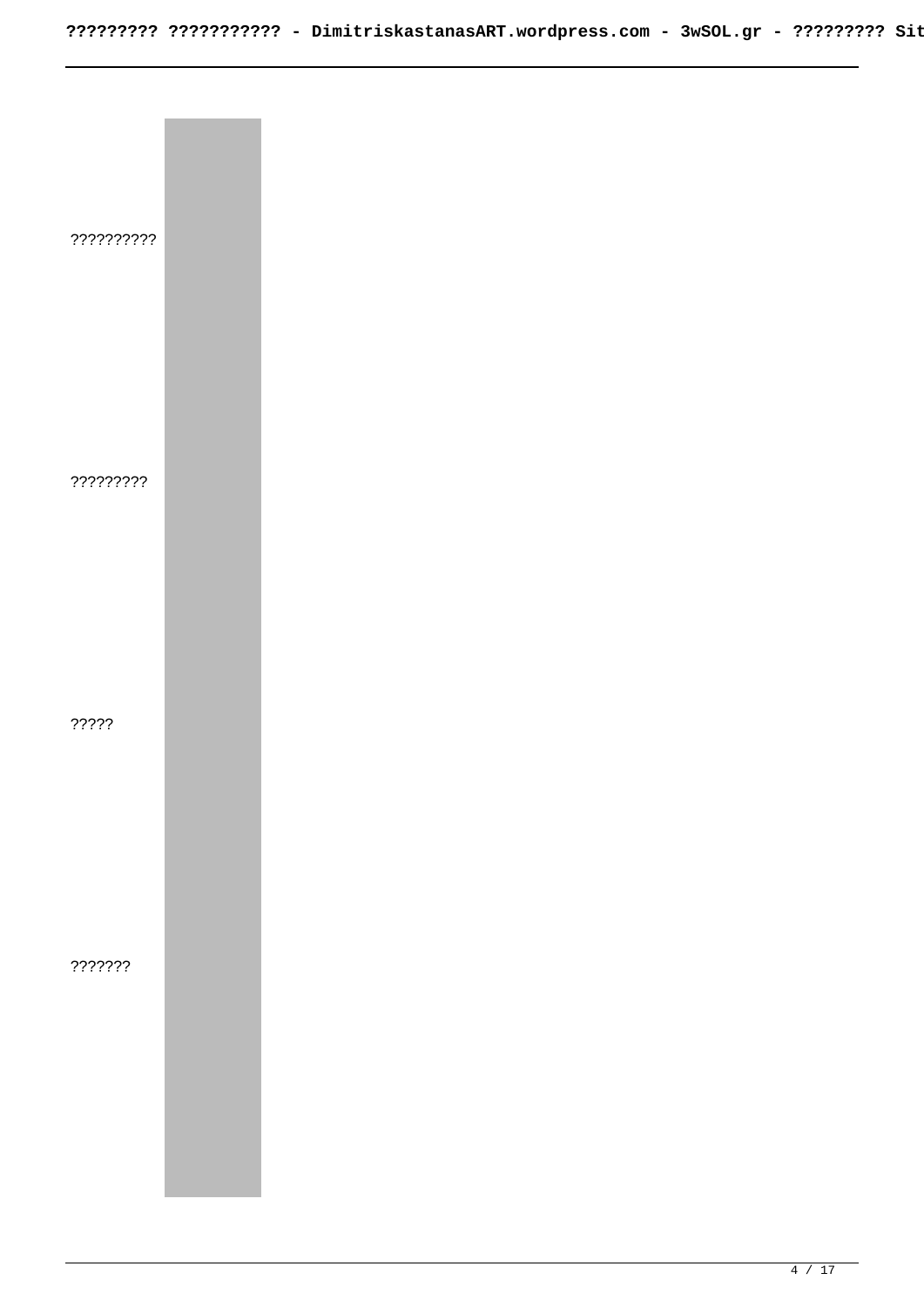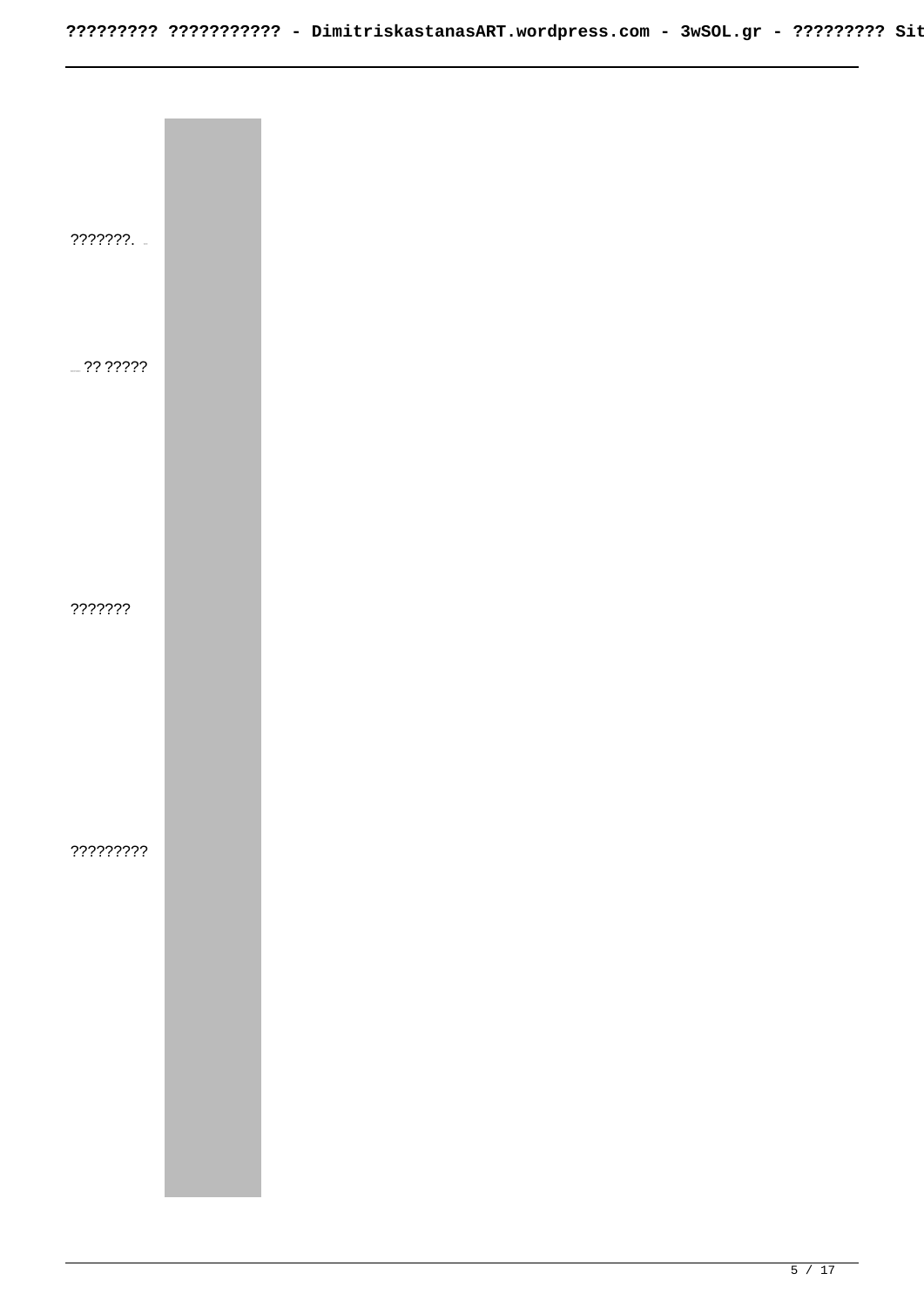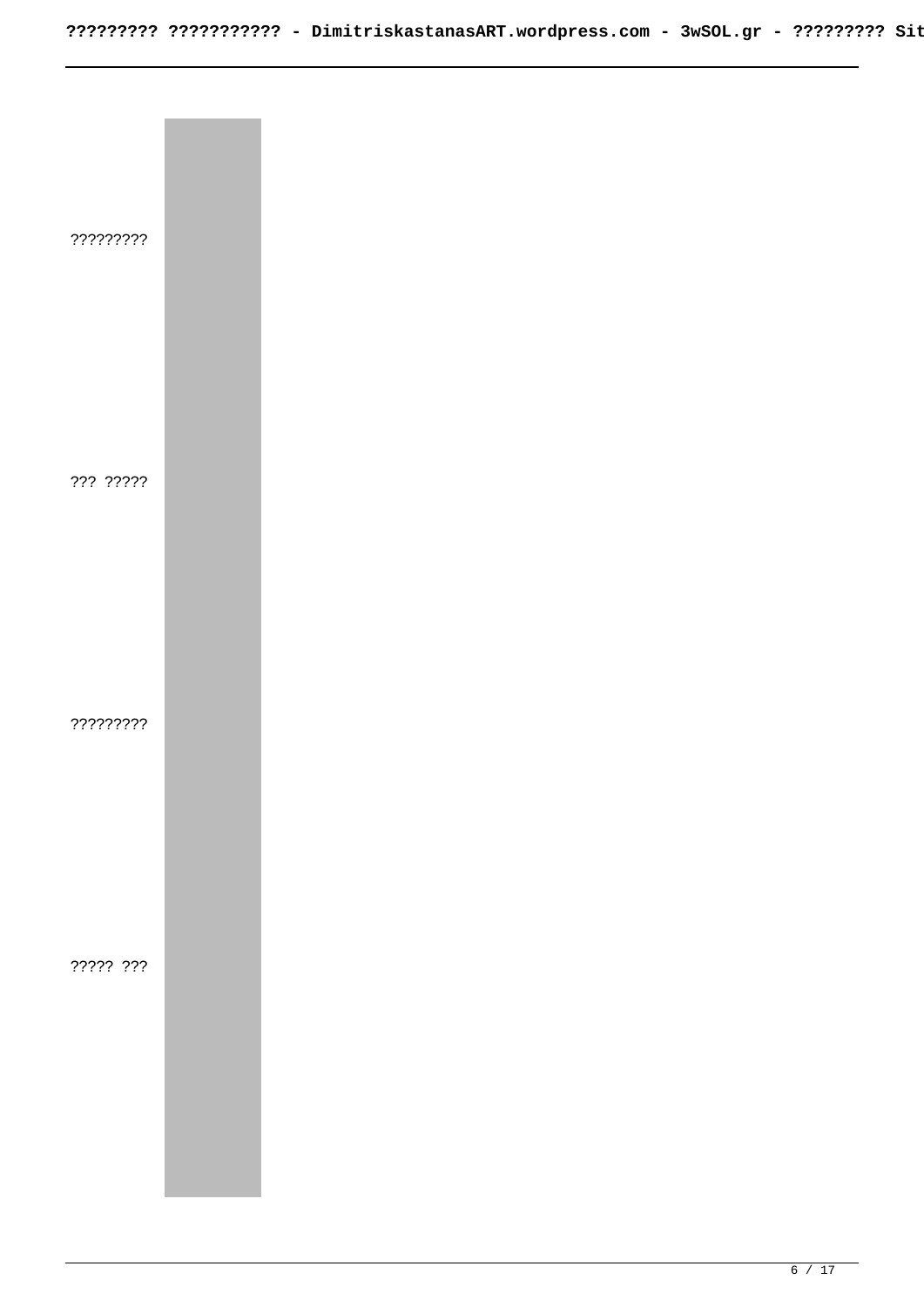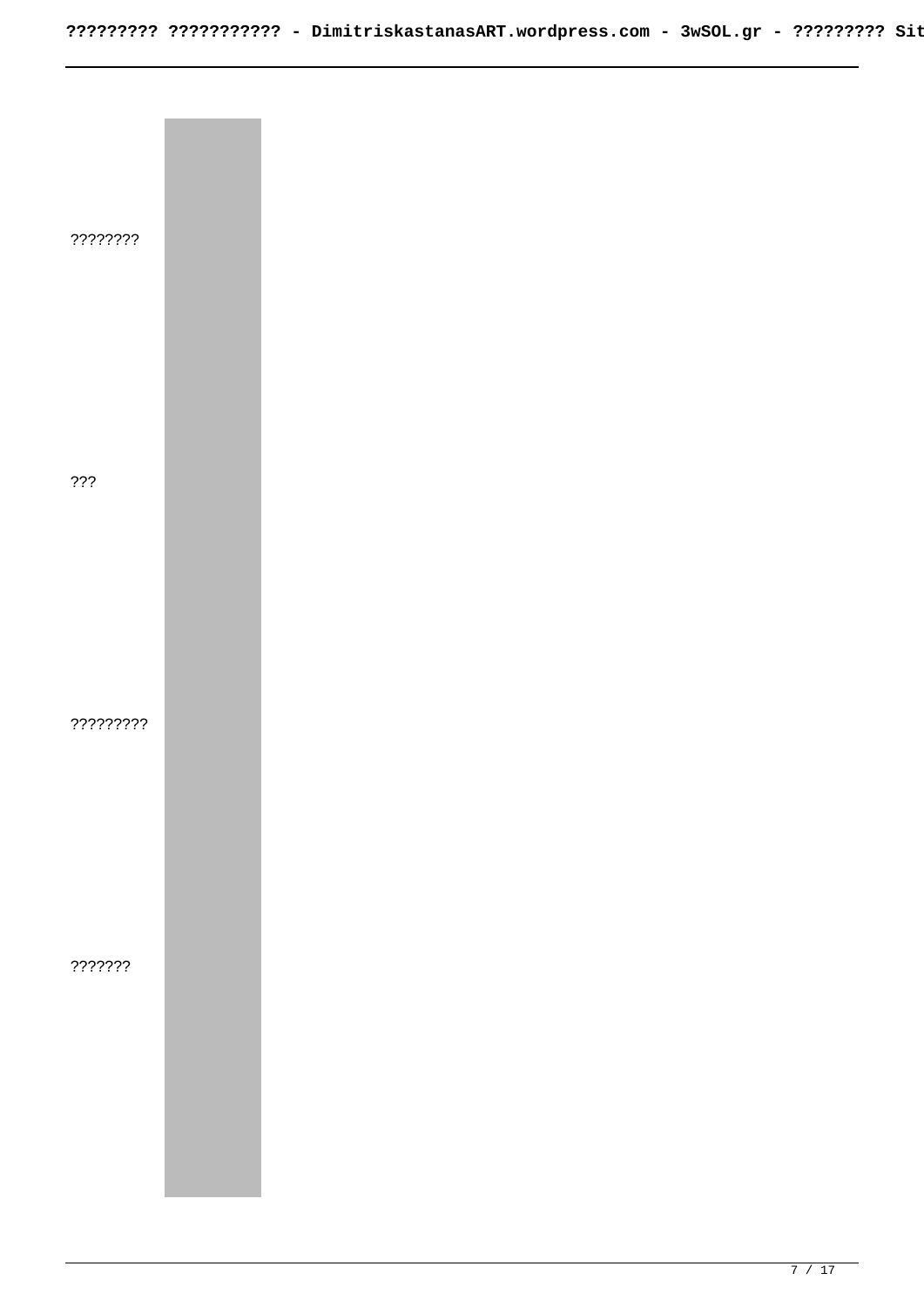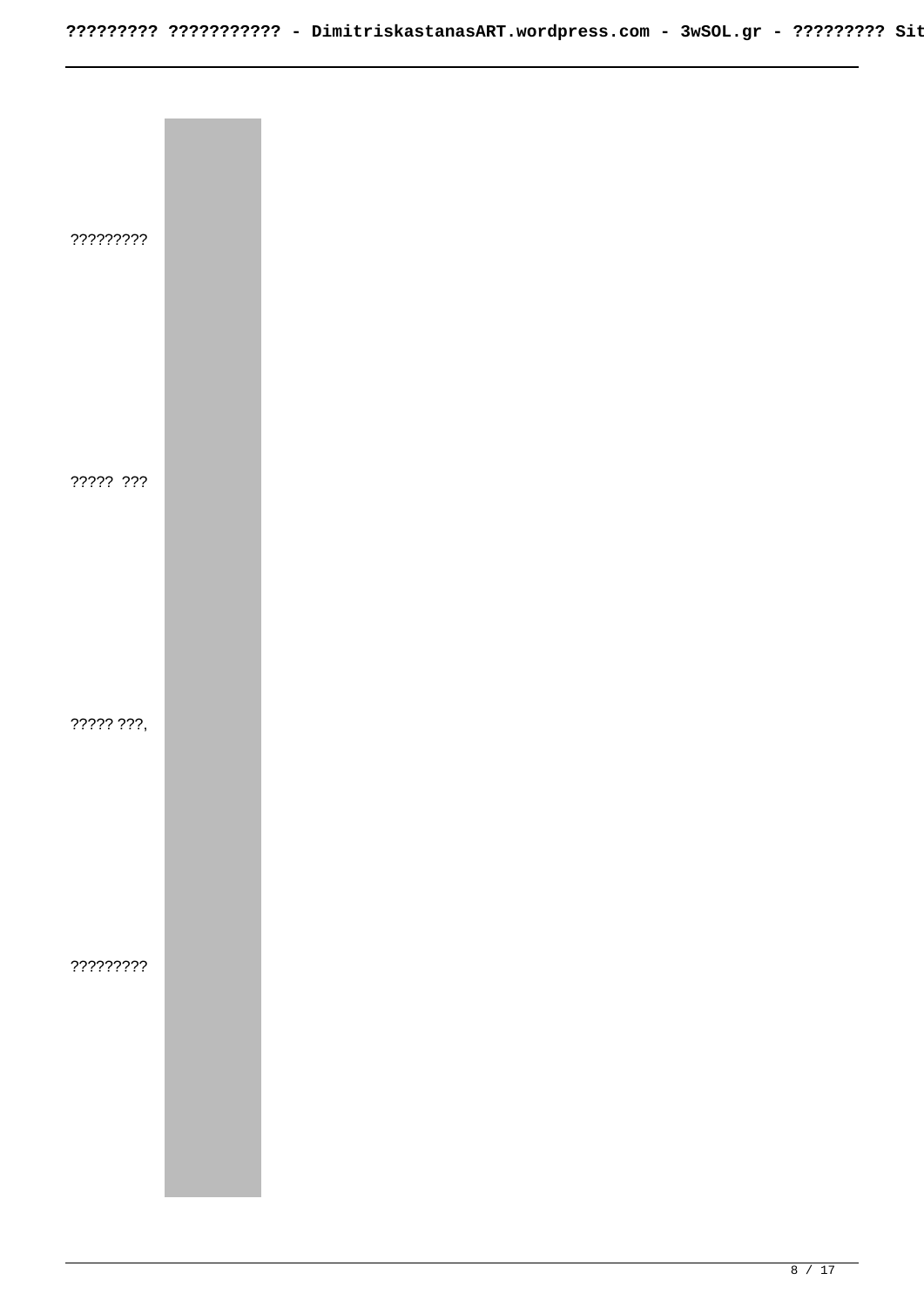| ??????.   |  |  |
|-----------|--|--|
|           |  |  |
|           |  |  |
|           |  |  |
|           |  |  |
| ????????? |  |  |
|           |  |  |
|           |  |  |
| ????????? |  |  |
|           |  |  |
|           |  |  |
|           |  |  |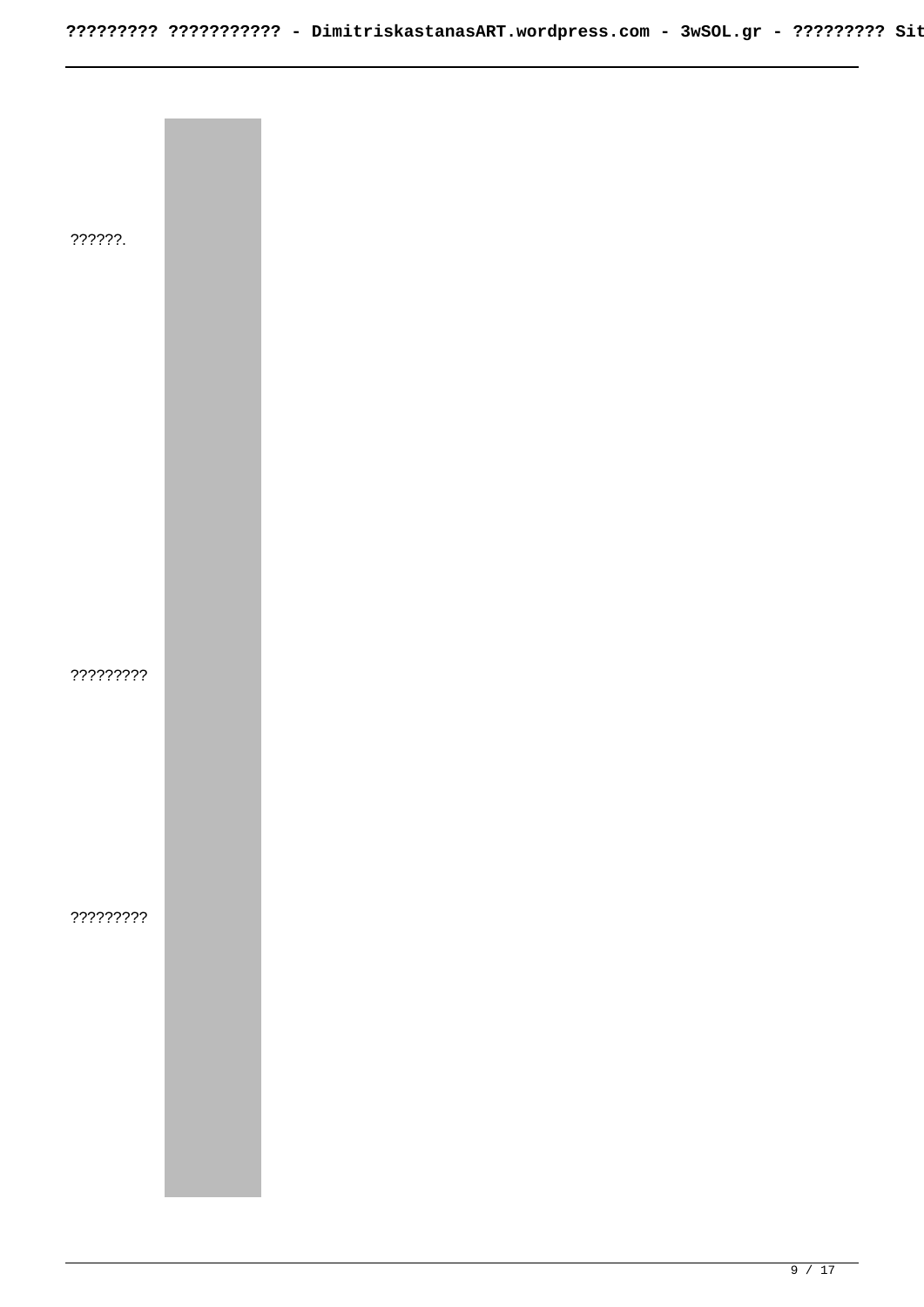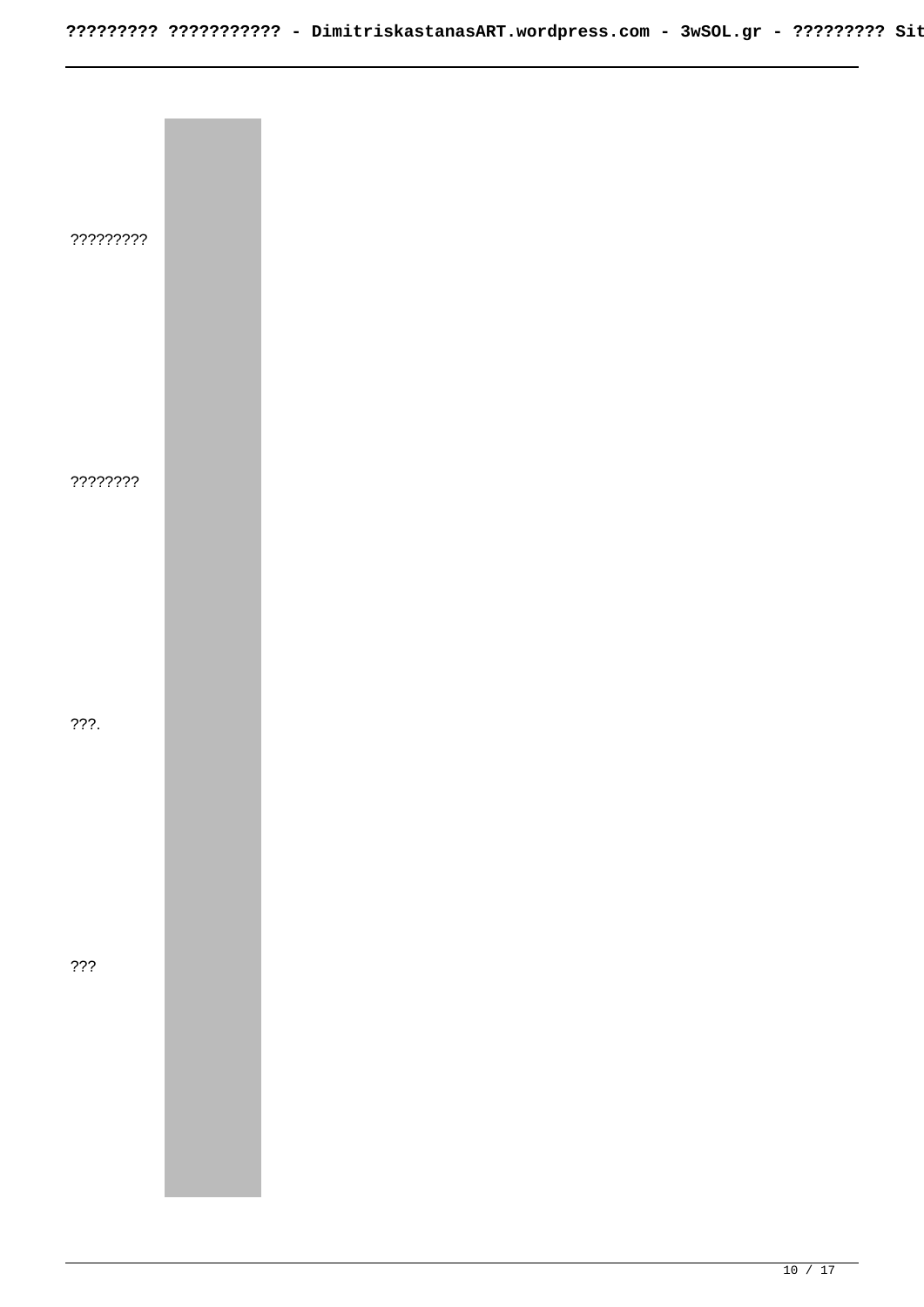| www.Dimitrisk |  |  |  |  |
|---------------|--|--|--|--|
| astanasART.w  |  |  |  |  |
| ordpress.com  |  |  |  |  |
| $??$          |  |  |  |  |
| ?????? ????   |  |  |  |  |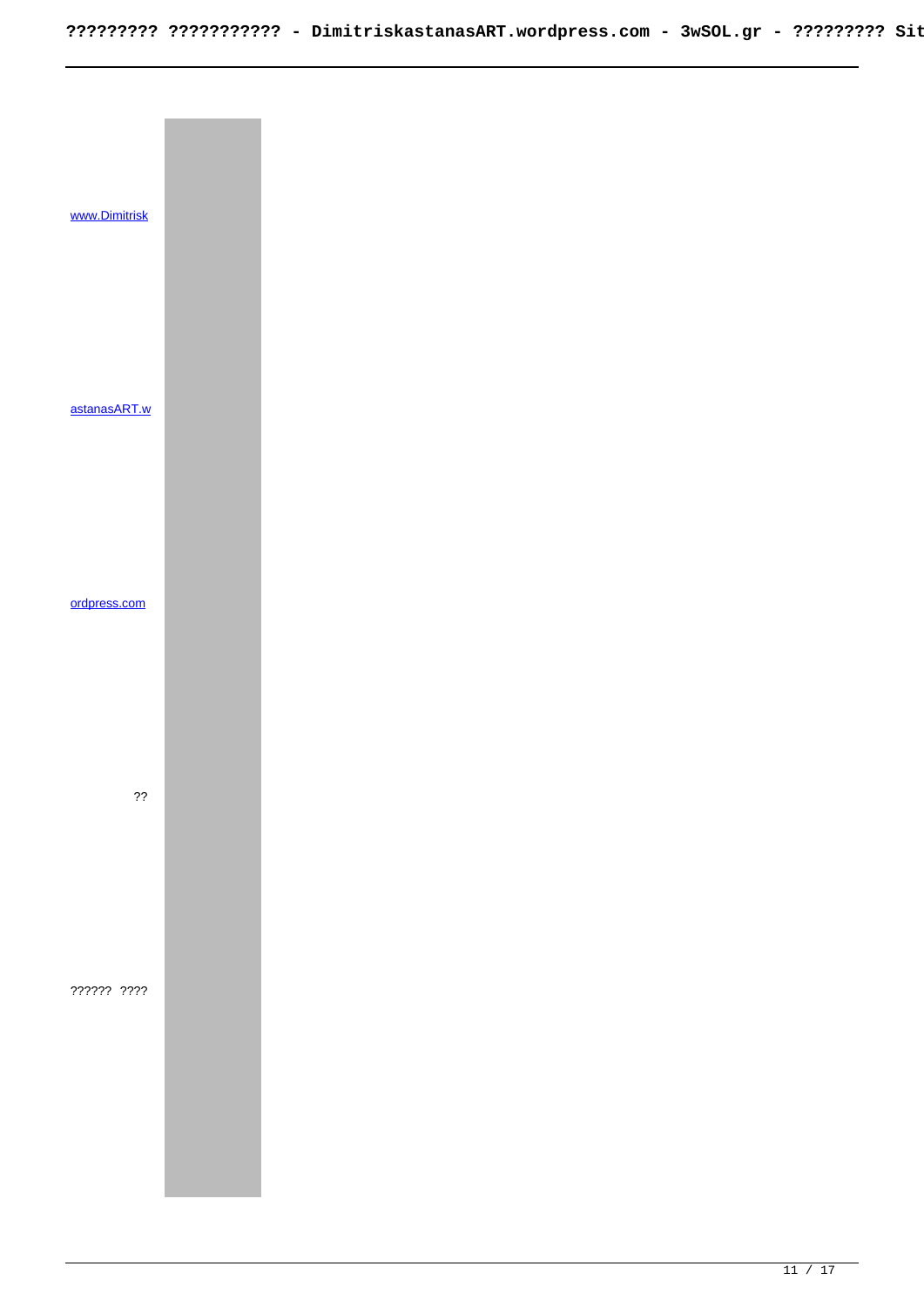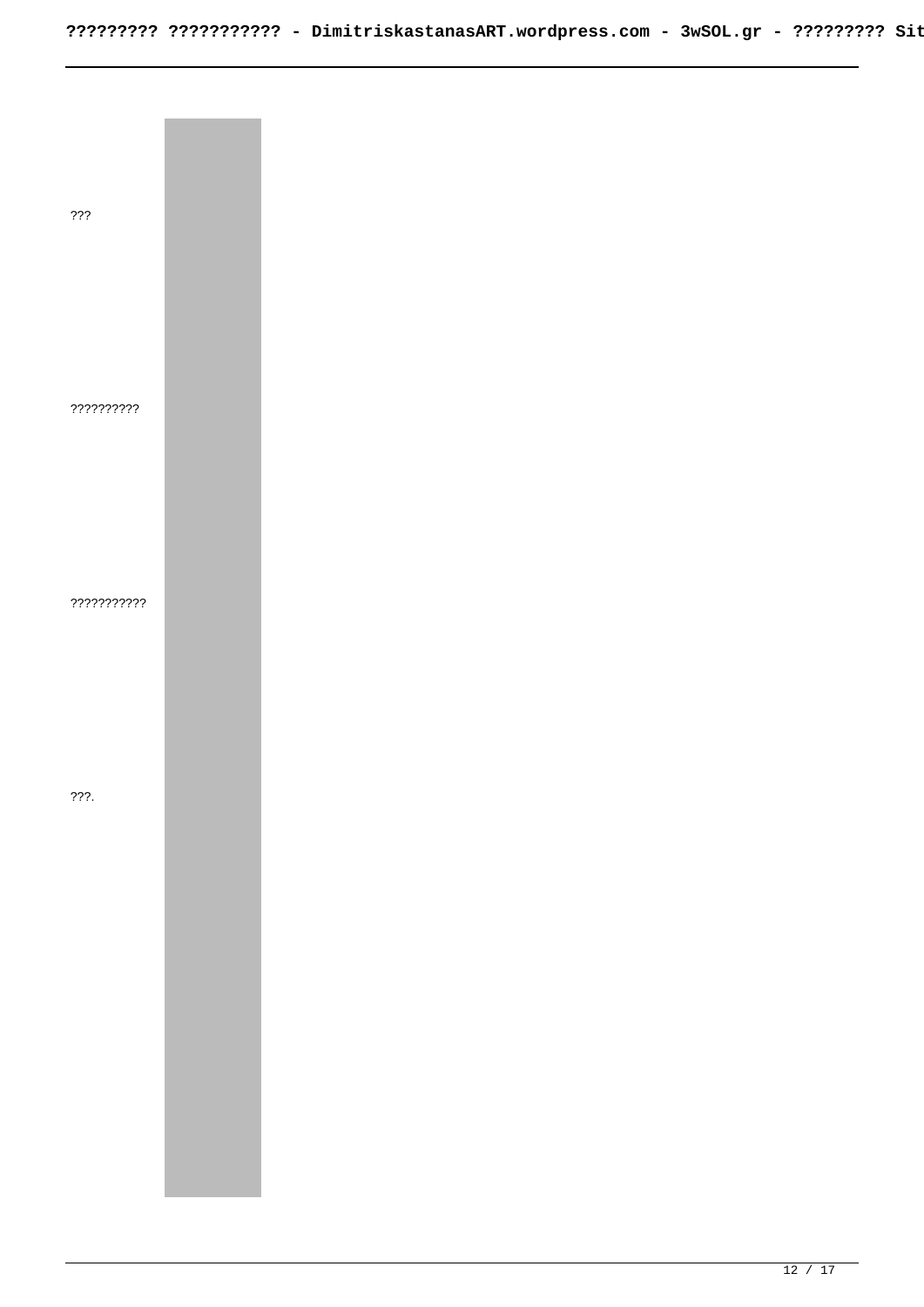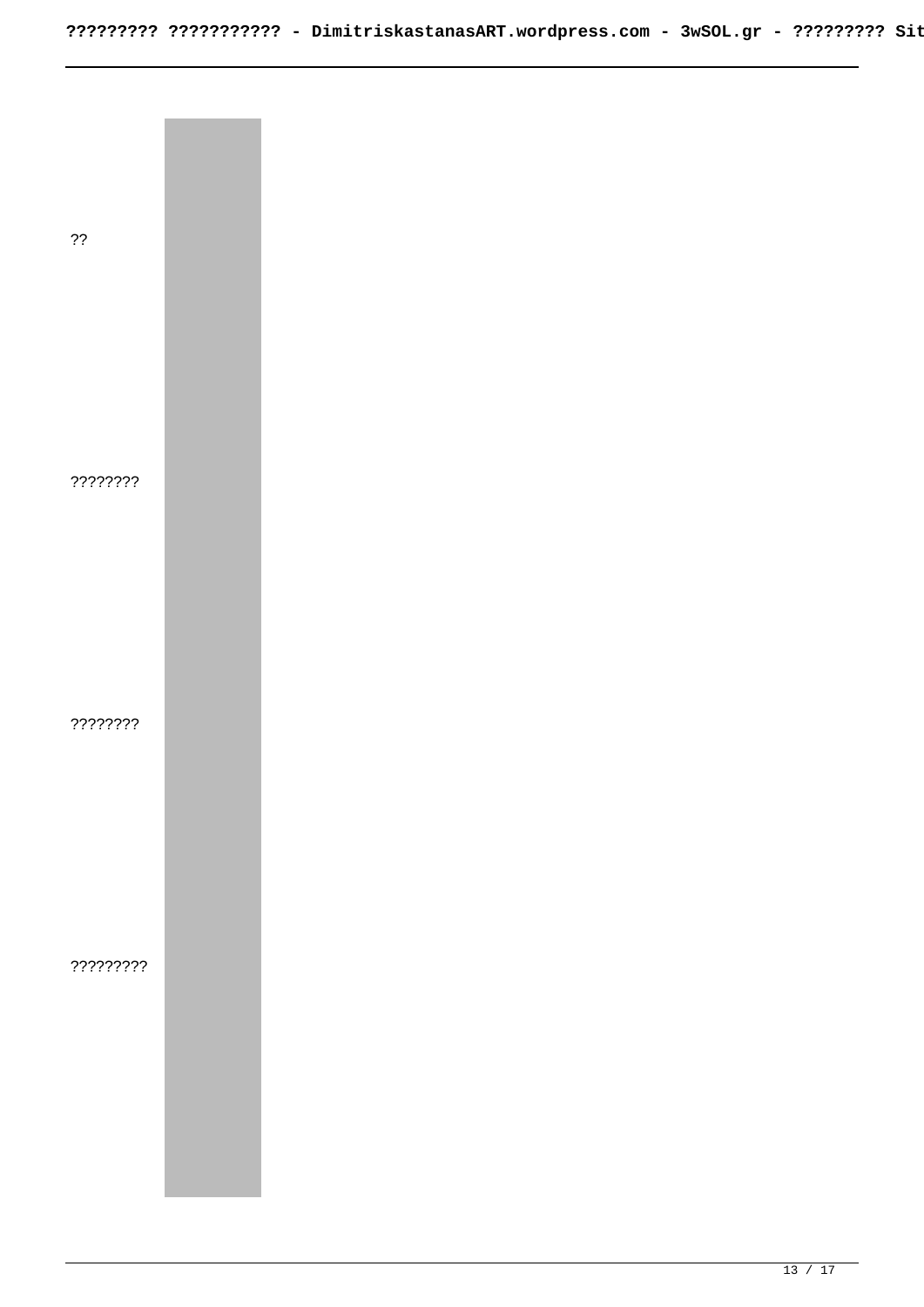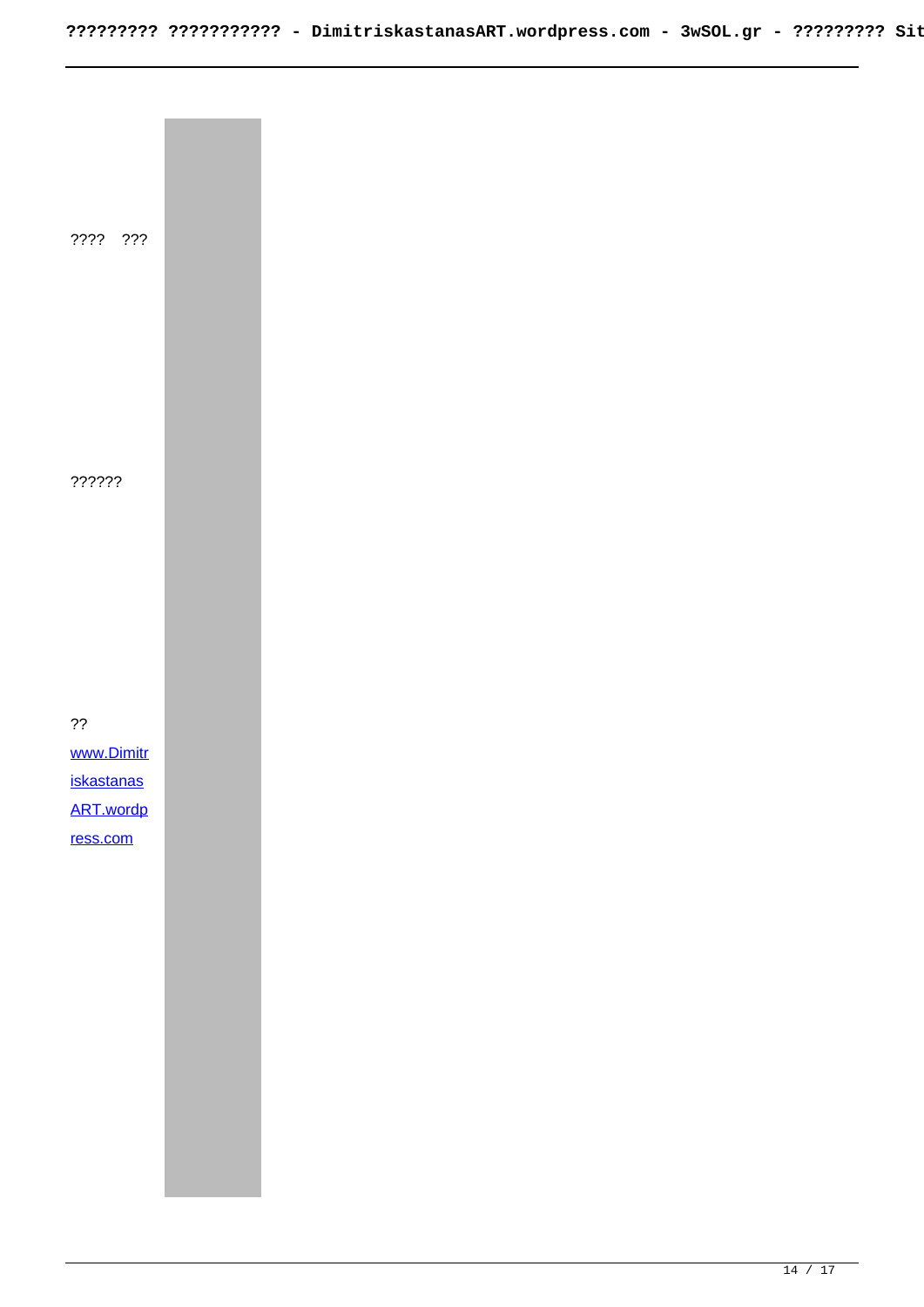?????? ??? ??? ????? ???.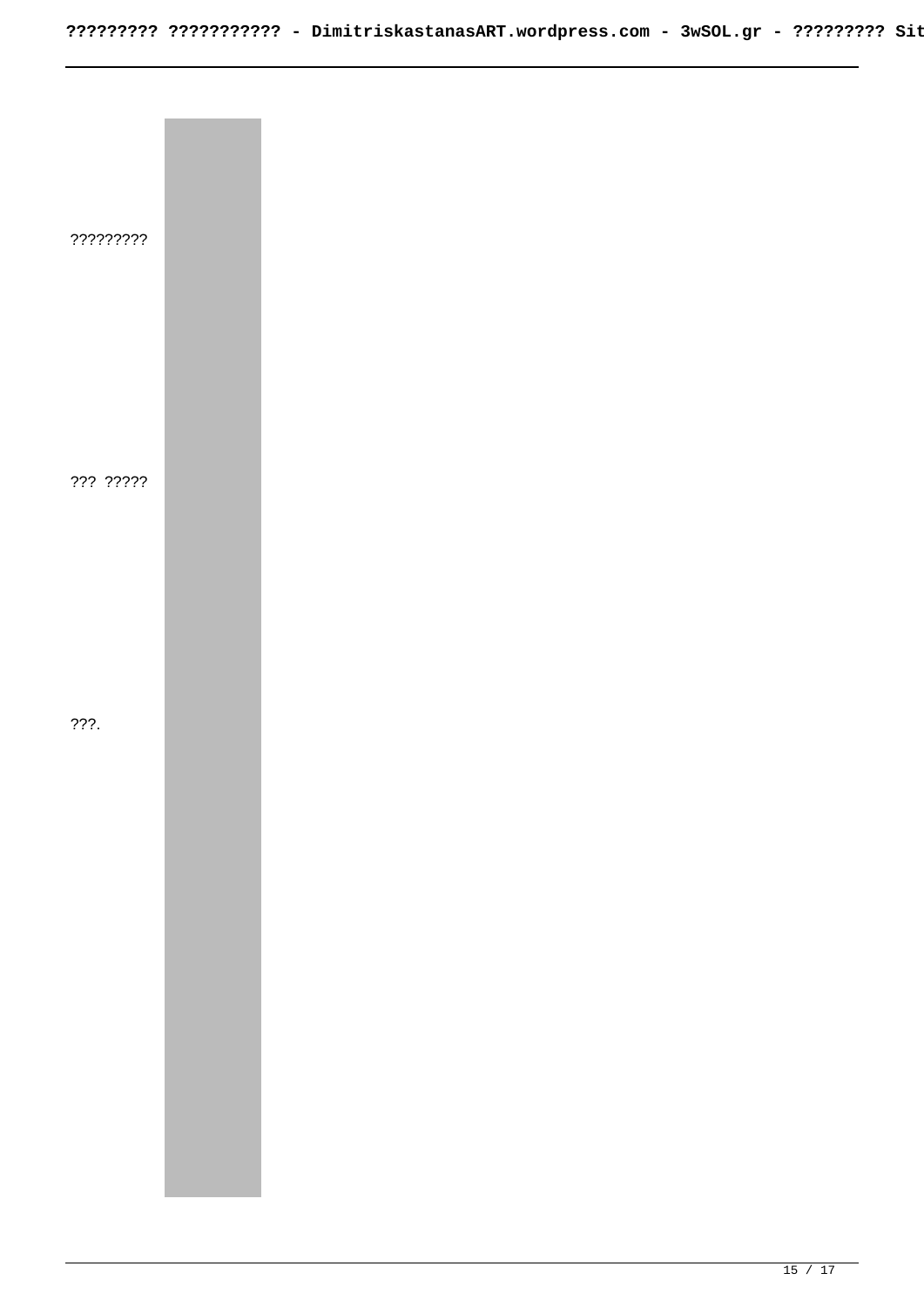$\tilde{z}$ ???????? ???????  $????????$ ????????  $\overline{2}$ ??? ????? ??  $? ? ? ? ? ?$ ??????? ????? ???????? ??????? ???????? ??????? ????????  $???????$ ????????  $? 722$  $???????$ ???????? ???????  $222$ internet. ??????? ??????? ????? ???? ??????? ???????. ???????? ???? ???  $222$ ????????